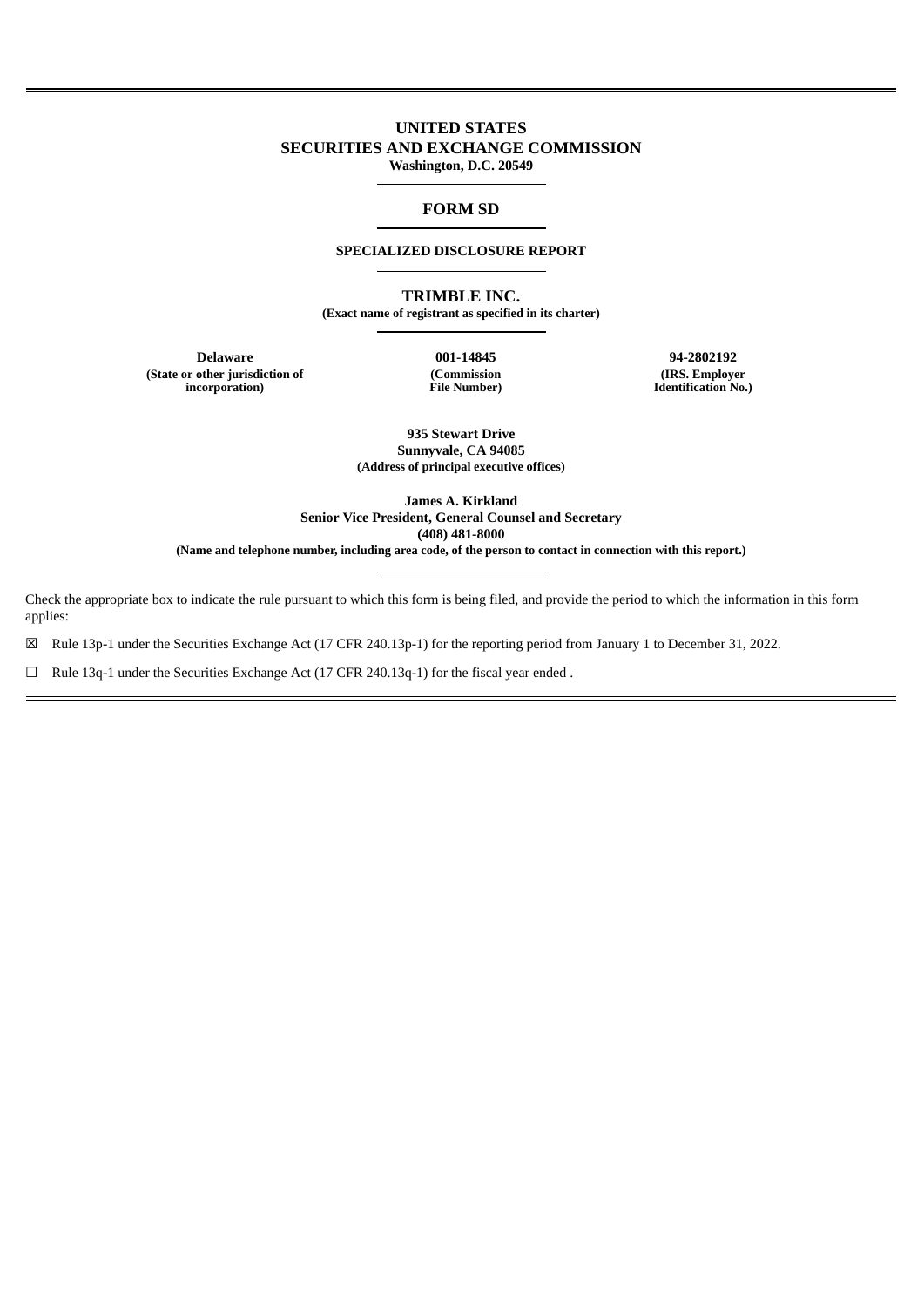#### **Section 1 - Conflict Minerals Disclosure**

#### **Items 1.01 and 1.02 Conflict Minerals Disclosure and Report; Exhibit**

A copy of Trimble Inc.'s Conflict Minerals Report is provided as Exhibit 1.01 to this Report and is available at the following address:

https://www.trimble.com/en/our-commitment/responsible-business/product-compliance/conflict-minerals-policy

#### **Section 2 – Resource Extraction Issuer Disclosure**

## **Item 2.01 Resource Extraction Issuer Disclosure and Report**

Not applicable.

## **Section 3 - Exhibits**

#### **Item 3.0.1 Exhibits**

- **Exhibit**
- **No. Description** 1.01 Conflict [Minerals](#page-3-0) Report as required by Items 1.01 and 1.02 of this Form.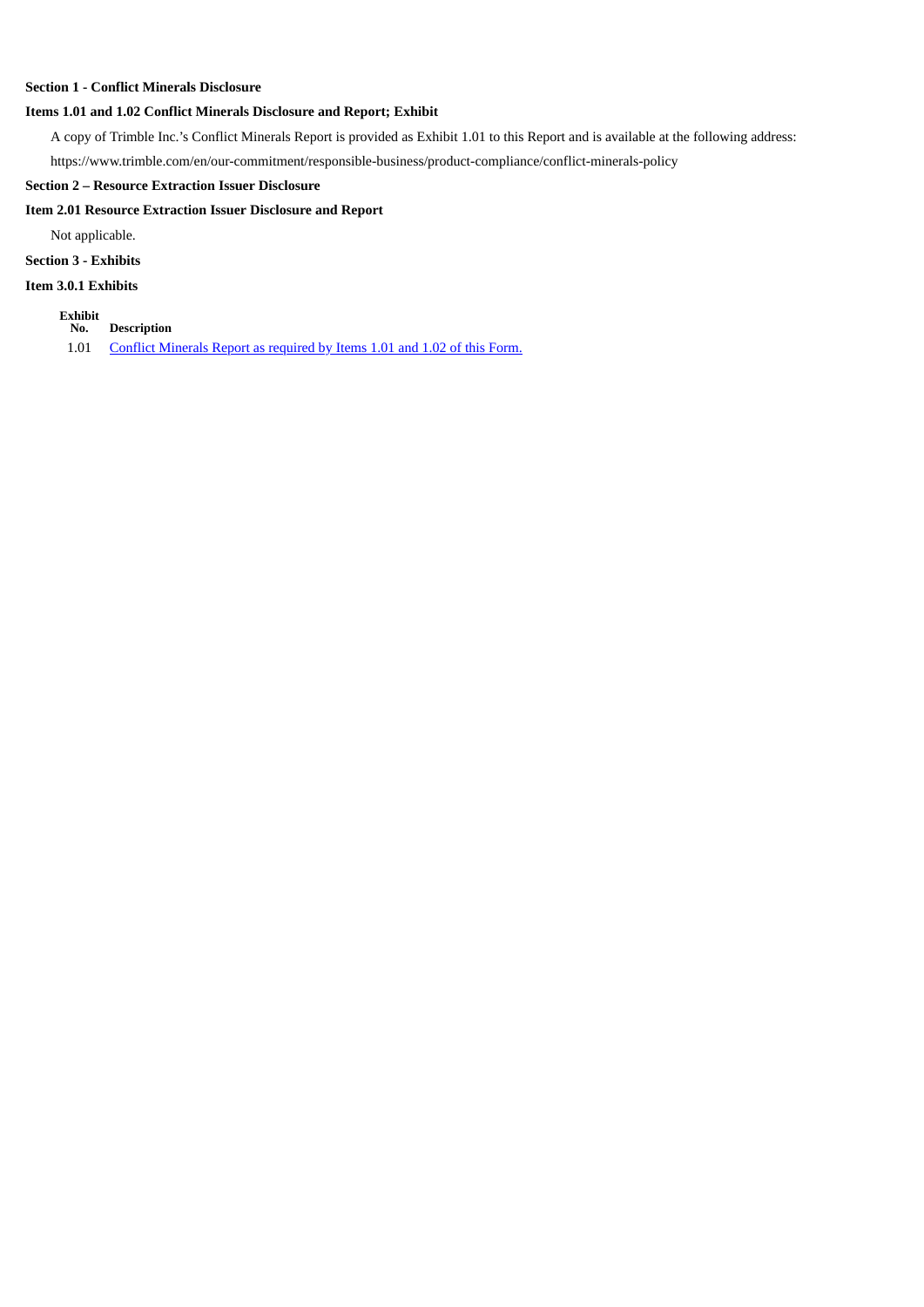## **SIGNATURES**

Pursuant to the requirements of the Securities Exchange Act of 1934, the registrant has duly caused this report to be signed on its behalf by the duly authorized undersigned.

TRIMBLE INC.

By: James A. Kirkland, Senior Vice President, General Counsel and Secretary Date: May , 2022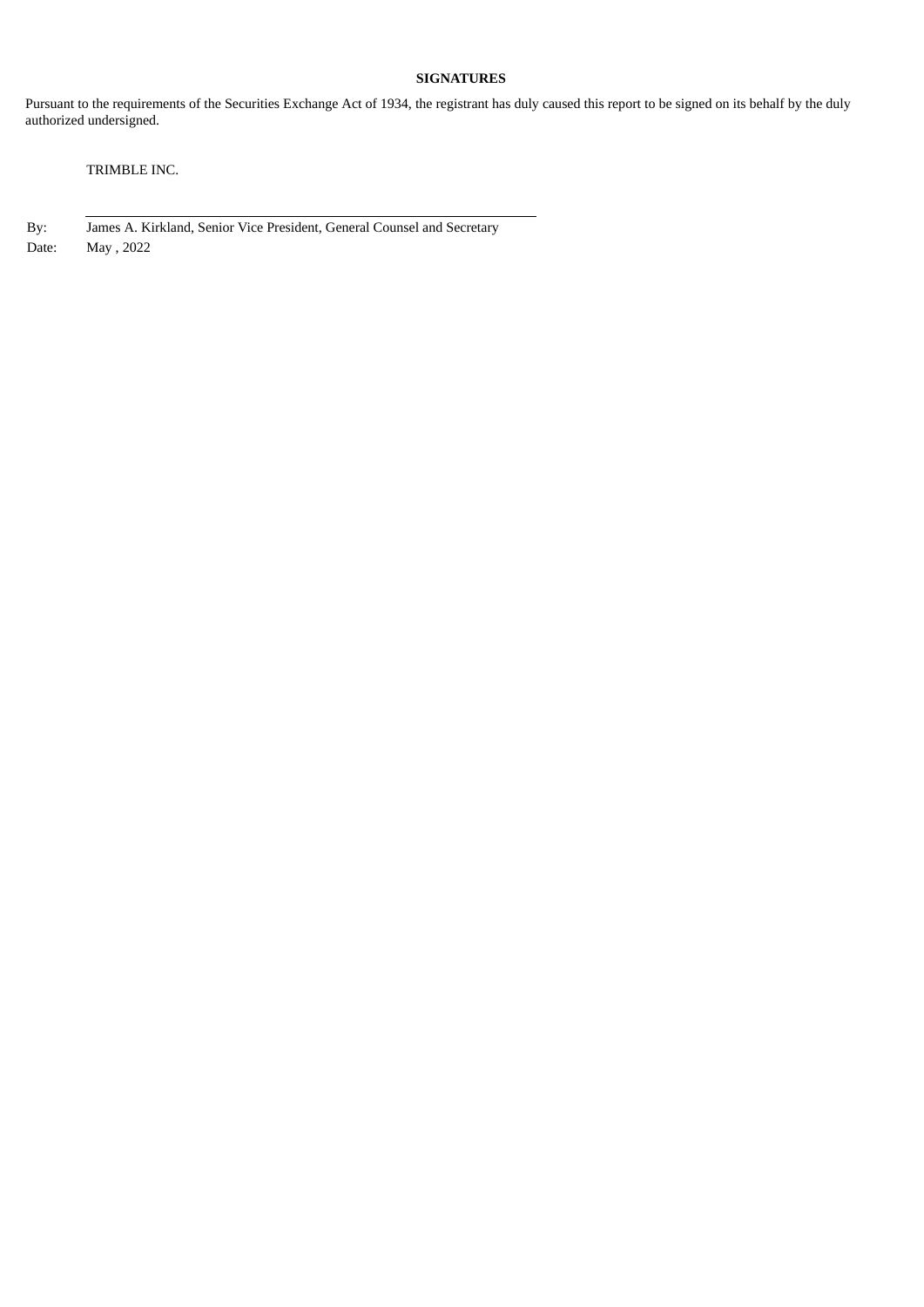#### **Trimble Inc.**

#### **Conflict Minerals Report for the Year Ended December 31, 2021**

<span id="page-3-0"></span>The following conflict minerals report contains forward-looking statements about our plans to take additional actions or to implement additional policies or procedures with respect to our due diligence efforts to determine the origin of conflict minerals contained in our products. We undertake no obligation to publicly update or revise any forward-looking statement, whether as a result of new information, future events or otherwise. Our reporting obligations under the conflict minerals rules may change in the future and our ability to implement certain processes or obtain information from our suppliers may differ materially from those anticipated or implied in this report.

This is the Conflict Minerals Report of Trimble Inc. for the 2021 calendar year in accordance with Rule 13p-1 under the Securities Exchange Act of 1934, as amended.

Rule 13p-1 requires that all public companies report annually on the presence of certain minerals, characterized as conflict minerals, including tin, tantalum, tungsten or gold (*"3TG"* or *"conflict minerals"*), in the products that they manufacture or contract to manufacture, and demonstrate the proper level of due diligence in determining whether these minerals originated from the Democratic Republic of the Congo or an adjoining country (collectively, *"Covered Countries"*) or from scrap or recycled sources, and whether they directly or indirectly finance or benefit armed groups in the Covered Countries.

#### **Introduction**

Trimble provides technology solutions that enable professionals and field mobile workers to improve or transform their work processes. Our solutions, which can include a combination of hardware, software and services, are used across a range of industries including agriculture, architecture, civil engineering, construction, survey and geospatial, government, natural resources, transportation and utilities.

Representative Trimble customers include engineering and construction firms, contractors, surveying companies, farmers and agricultural companies, enterprise firms with large-scale fleets, energy and utility companies, and state, federal and municipal governments.

We design and manufacture, or have manufactured on our behalf, thousands of different hardware products ranging across multiple business divisions within our key business segments of Buildings and Infrastructure, Geospatial, Resources and Utilities, and Transportation. Many of these hardware products, which are typically based upon positioning or location technologies, including Global Navigation Satellite Systems (GNSS), lasers and optics, are built by our contract manufacturing partners.

Our contract manufacturing partners are responsible for significant material procurement, assembly, and testing. We generally manage product design and are involved in qualifying suppliers and key components used in our products. We are many levels removed from the mining or processing of minerals in our supply chain, however, and we do not directly source, or manage the sourcing of, raw materials, including conflict minerals.

Many of our hardware products are designed with printed circuit boards, connectors, sheet metal and other electrical mechanical assemblies that may contain conflict minerals. The components used in our products that contain these metals are required for the functionality of our products.

## **Trimble's Conflict Minerals Program**

Trimble is committed to sourcing components and materials from companies that share our values concerning human rights, ethics and environmental responsibility. Our Conflict Minerals Policy Statement, as well as our current Conflict Minerals Report, are published on our public website and available at:

#### www.trimble.com/en/our-commitment/responsible-business/product-compliance/conflict-minerals-policy

We focus our due diligence efforts on determining the source and chain of custody of conflict minerals in the components and materials that are supplied to us. Tracing conflict minerals back to their country of origin, though, is a complex task that requires, among other things, screening for the possible presence of 3TG in parts or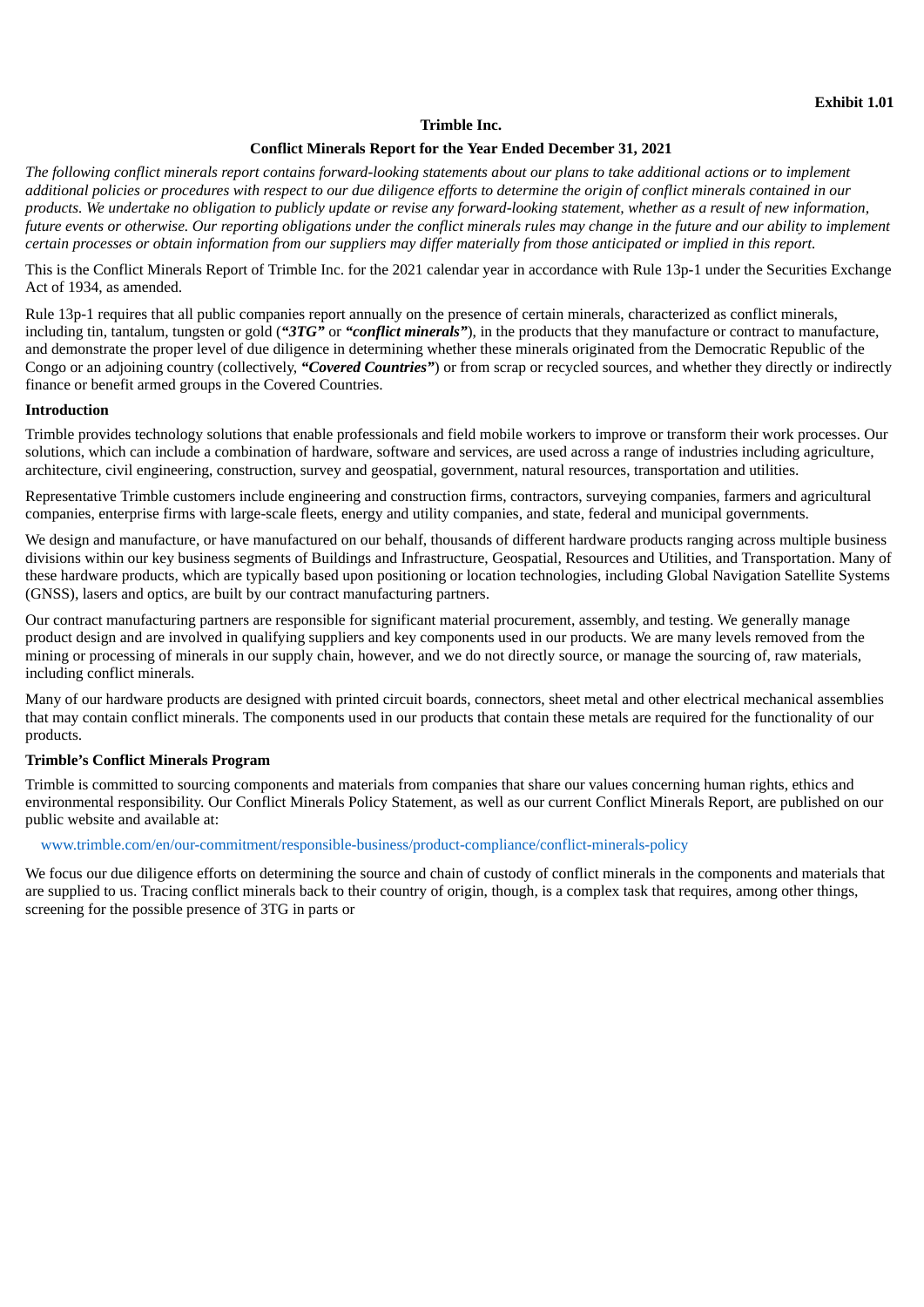materials provided by our contract manufacturers and direct suppliers (which we refer to as *"in-scope suppliers"*), and then surveying such in-scope suppliers to understand what programs they have in place for tracing the source of minerals included in products or components supplied to us. Suppliers are deemed out-of- scope and not surveyed if they only provide software, plastic, packaging materials or other items that do not contain 3TG.

Trimble uses as its standard reporting template, and requires its in-scope suppliers to use, the Responsible Minerals Initiative's (*"RMI"*) reporting template to identify whether in-source suppliers source 3TG from the Covered Countries or from recycled or scrap sources. The RMI reporting template (known as the Conflict Minerals Reporting Template or *"CMRT"*) is a key part of our due diligence efforts and is used to determine the source and chain of custody of 3TG in the components and materials that are supplied to us. We rely on the information provided through the CMRT by our supply chain, as well as smelter information provided by the RMI and other industry organizations, to complete our Conflict Minerals Report.

As part of our supplier risk assessment, we require new suppliers to go through a screening and approval process so we can assess their use of 3TG and determine whether they are in-scope suppliers. We provide an initial survey to assess their use of 3TG and to understand their business processes. We also inform new suppliers of our "Supplier Requirements for the Sourcing of Conflict Minerals," which further describe our Conflict Minerals Program goals and expectations. Additionally, we have established a Supplier Code of Conduct, which is based upon the Responsible Business Alliance (RBA) Code of Conduct. We require our suppliers to adhere to our Supplier Code of Conduct and RBA standards, including any subsequent amendments or updates.

Trimble requires in-scope suppliers to source from smelters that are either conformant with the Responsible Minerals Assurance Process (*"RMAP"*), have undergone another recognized third-party audit program (such as the London Bullion Market Association (LBMA) or the Responsible Jewellery Council (RJC)), or are in the process of achieving audit conformance. In the event of non-conformance by an in-scope supplier, we require the supplier to pursue corrective actions, and, in the event of continued non-conformance, we may consider termination of the supplier.

## **Reasonable Country of Origin Inquiry (***"RCOI"***)**

Since conflict minerals are necessary to the functionality of many of our hardware products, we conducted an RCOI to determine the origin of the 3TG present in our products delivered to customers.

Given the complex nature of our supply chain and our extensive parts inventory, we assess our in-scope suppliers in three separate phases: (i) we first assess suppliers of parts containing 3TG that are used in the bill of materials for products that we are actively producing; (ii) we then review those suppliers that manufacture and sell to us their parts and components; and (iii) finally, we review suppliers of the companies and businesses that we acquire.

After conducting our three-phase assessment, we conduct an annual supply chain survey requesting in-scope suppliers to provide a conflict minerals declaration, using the CMRT. This survey is intended to identify the conflict minerals contained in the products that suppliers provide to Trimble, the smelters and the refiners that processed those conflict minerals, and the country of origin of those conflict minerals. In 2021, we received a 95% response rate, which is similar to our previous year's response rate. Based on the responses from our in-scope suppliers and a review and analysis of the responses against RMI's RMAP Conformant Smelters & Refiners list, which provides sourcing information and audit status for certified smelters (as well as sourcing information for LBMA and RJC audited smelters) we concluded that, of the identified smelters:

- 79% were identified as being Conformant (i.e. smelters that have completed an audit and conform with RMAP or another third-party program) or otherwise validated as existing smelters.
- Of these smelters, 32% reported sourcing from Covered Countries.

Based on our internal assessment of in-scope suppliers and the CMRT information we received back from our in-scope suppliers, we determined that it was necessary to exercise due diligence to determine the source and chain of custody of the conflict minerals contained in our products.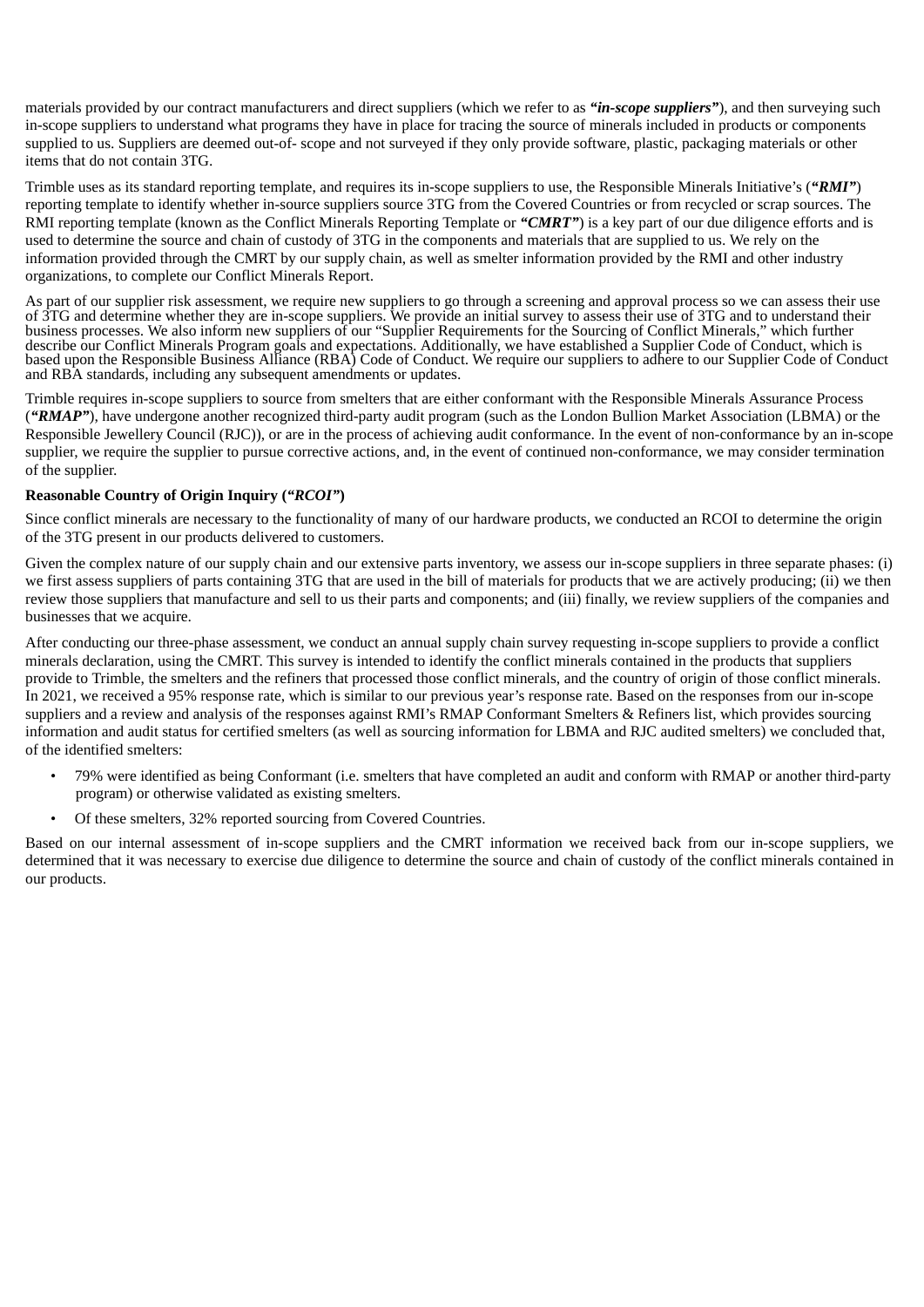## **Trimble Due Diligence**

We have designed our due diligence program to conform, in all material respects, with the framework in the "Due Diligence Guidance for Responsible Supply Chains of Minerals from Conflict-Affected and High-Risk Areas (Third Edition)," and the related supplements, published by the Organisation for Economic Co-operation and Development (OECD).

The ongoing worldwide COVID-19 coronavirus pandemic in 2021 continued to significantly impact the operation of mines and processing facilities and disrupted mineral resource supply chains. In addition to facility closures and disruption to international shipments of minerals, there was also a significant impact on the ability of organizations to assess smelters and conduct audits in the face of local quarantines and closures. This impacted the accuracy and completeness of information available to us in conducting our due diligence activities for 2021.

Additionally, the war in Ukraine and resulting U.S. government sanctions against Russia have impacted the information we have about, and the status of, certain Russian-based smelters. The RMI smelters database has been updated to reflect the LBMA's Good Delivery List suspensions for six Russia-based gold refiners, which are now classified as high risk by the Responsible Business Alliance (RBA) and its Responsible Minerals Initiative (RMI). These smelters are also included on Trimble's list of high risk suppliers.

The following describes Trimble's due diligence activities for the 2021 reporting year.

## *Step 1: Establish Strong Company Management Systems*

- We have made our Conflict Minerals Policy, described above, publicly available on our website.
- We have established a team that is responsible for administering our Conflict Minerals Program. Our team is supported by, and works closely with, our third-party vendor, Assent Compliance. Our team consists of personnel from our corporate operation's group, including representatives from our quality, internal audit and global commodity management departments, and works with our specific business area buyers and product managers to address supplier risks and disclosure issues.
- If suppliers are unresponsive or do not provide the requested information, we have a process for escalating the matter to increasingly senior levels of management and considering corrective actions for suppliers that do not meet our stated expectations.
- We have established "Supplier Requirements for the Sourcing of Conflict Minerals," which we communicate to our suppliers and require them to follow. We also engage suppliers by providing conflict minerals training and orientation materials to assist our suppliers in completing the RMI reporting template and provide support to answer suppliers' questions. We maintain a conflict minerals resource page with links to resources about the conflict minerals law, the reporting template and our contact information for conflict minerals related inquiries:

## www.trimble.com/Our Commitment/Responsible Business/Product Compliance/Conflict Minerals Policy

- Our template terms of purchase require suppliers to assist us in complying with applicable provisions of Section 1502 of the Dodd-Frank Wall Street Reform and Consumer Protection Act such as notifying us of their use of conflict minerals.
- We report on the status and progress of our Conflict Minerals Program during our operation group's quarterly business and executive-level review meetings.
- Our Conflict Minerals Program, as an established internal process, is subject to oversight by our internal audit group.

## *Step 2: Identify and Assess Risk in the Supply Chain*

• We requested each in-scope supplier to complete and return a reporting template so that we could survey our supply chain and obtain information about the smelters and refiners (which we collectively refer to as "smelters" throughout this report), and mines or locations of origin, of the 3TG used in our products. We identified the standardized reporting template developed by RMI as the best method for collecting information about Trimble's suppliers to identify and assess risks.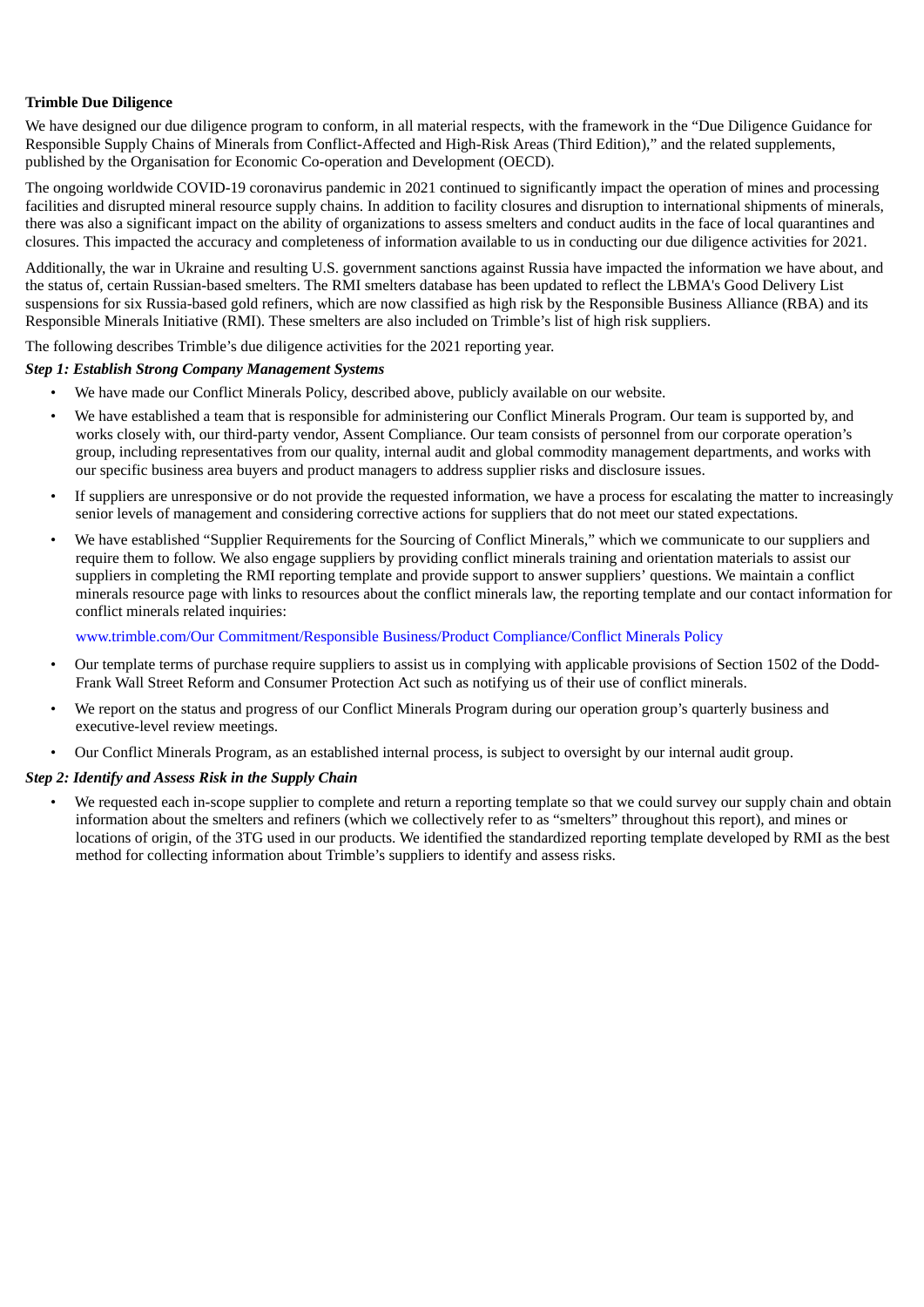- We tracked responses from in-scope suppliers and initially categorized suppliers according to whether they provided in their responses: (i) legitimate smelter information, or (ii) inconsistent or incomplete information about smelters that required further investigation.
- We used RMI's smelters and refiners database to obtain conflict minerals sourcing information for the smelters identified on the completed reporting templates from our in-scope suppliers.
- We followed a defined process for reviewing and evaluating reporting template responses, including procedures to address incomplete or vague answers and to follow up with suppliers, as necessary.
- We identified any "high risk" suppliers that require additional attention by focusing on suppliers that: (i) list smelters that are in the Covered Countries and are not found on the RMAP Conformant Smelters & Refiners list. (ii) list smelters that have been found to be non-conformant with the RMAP or similar third- party audit programs, (iii) list unresponsive smelters that are unwilling to undertake compliance with the RMAP or another third-party audit program, or (iv) list smelters that we identified through our trade compliance screening as smelters that may be financed by a U.S.-embargoed or -sanctioned country, or that are identified as potentially supporting armed conflict or human rights violations.

## *Step 3: Design and Implement a Strategy to Respond to Identified Risks*

- We obtained updated smelter status data from RMI's smelters and refiners database and compared supplier provided information against such data. Smelters found not in conformance with the RMAP or other independent third-party audit programs (such as the Tin Supply Chain Initiative List and the London Bullion Market Good Delivery Lists) were flagged for further due diligence.
- Any supplier that Trimble identified as "high risk" underwent further investigation and was subject to additional risk mitigation requests by Trimble.
- We informed our in-scope suppliers of identified high risk smelters and requested our suppliers to conduct further due diligence and to work with their supply chains to ensure compliance, such as by requesting impacted suppliers to utilize RMI's smelter outreach letter in reaching out to non-certified smelters and press them for compliance, or to find substitute smelters.
- We require high risk suppliers to commit to and implement a corrective action plan within a reasonable time frame, and if such plan is deemed ineffective or there is no progress made, at the discretion of management, the supplier is subject to suspension or termination.
- We participate in and support RMI's working groups on smelter due diligence practices for risk mitigation.

#### Step 4: Carry Out Independent Third-party Audit of Supply Chain Due Diligence at Identified Points in the Supply Chain

- We are a member of RMI and rely on RMI's data to validate the audit status and sourcing information of smelters.
- With the assistance of Assent, we conduct our in-scope due diligence of suppliers, through publicly available information regarding identified high risk smelters, to validate the existence and assess the conflict status of smelters.
- We address conflict minerals in our general supplier audits, focusing on supplier reporting template responses and due diligence programs.

#### *Step 5: Report on supply chain due diligence*

- Our annual Conflict Minerals Report is publicly accessible on our website.
- We remind "high risk" suppliers of our expectations for the upcoming 2022 conflict minerals reporting period and emphasize our requirements and goals.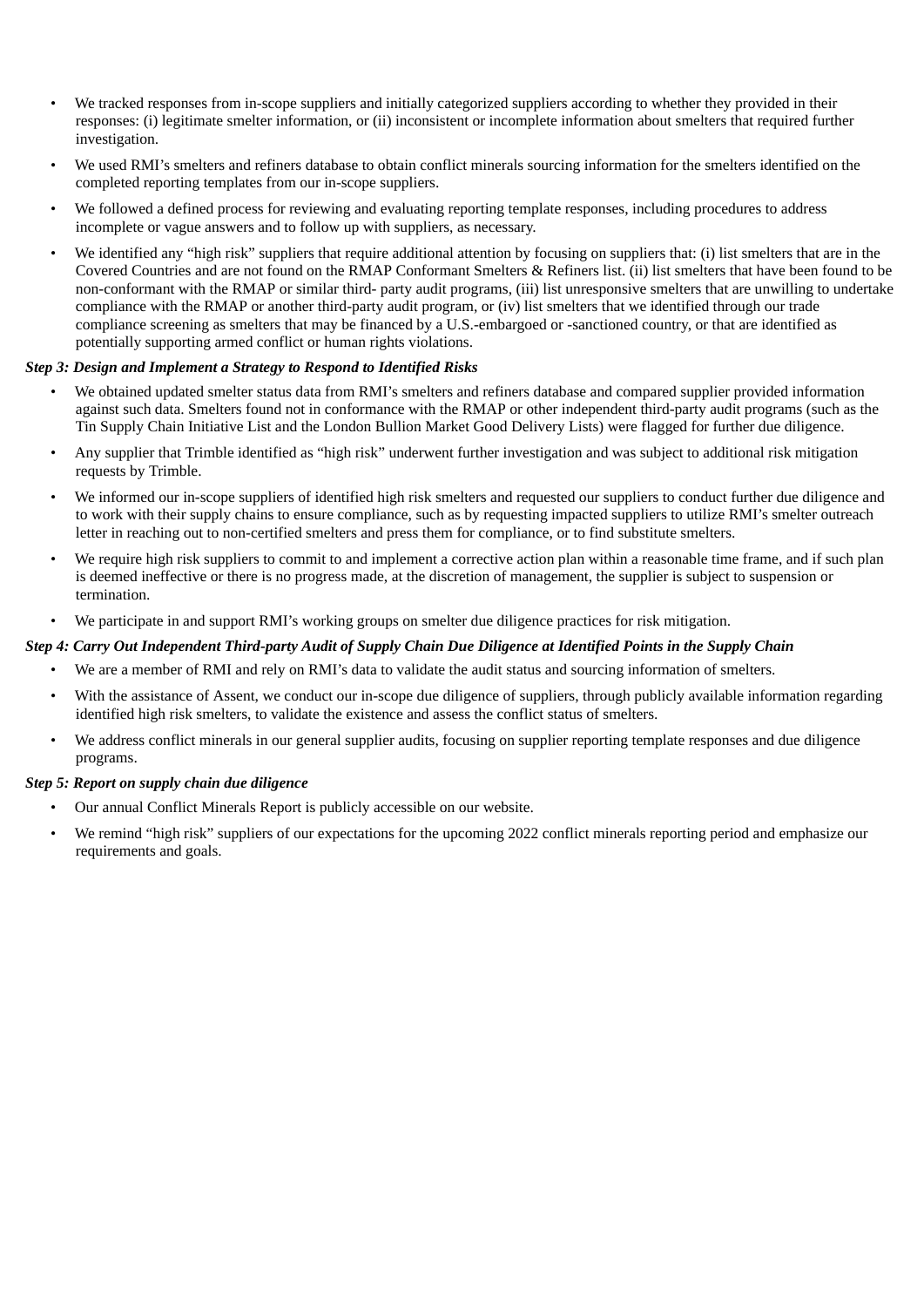## **Results of Due Diligence**

Based on the responses received from suppliers, we identified a total of 339 smelters within our supply chain that were potential sources of 3TG for our suppliers.

We utilized RMI's smelters database to obtain recent smelter audit status as of March 10, 2022. The table below summarizes the status of smelters that were identified through the information provided by our in-scope suppliers. Trimble has adopted the same audit status designations utilized by RMI to categorize audit compliance status. *"Conformant"* smelters are those that have completed an audit and conform with RMAP or other third party programs. *"Active"* smelters are those that are engaging with RMAP or other third party auditors to achieve compliance*. "In Communication"* refers to smelters that are not certified, but which demonstrate interest in participating in an audit program. *"Alleged"* are smelters that are not certified and have not yet even been verified to be a true smelter or still in business. *"Non-Conformant"* are those smelters that have been identified as having non-conformant audit results.

Schedule A lists all of the verified smelters reported by our in-scope suppliers that we believe processed 3TG which may have been used in Trimble products during the 2021 reporting period.

|              | <b>Smelter Status</b>         |                           |                                            |                                   |                                          |
|--------------|-------------------------------|---------------------------|--------------------------------------------|-----------------------------------|------------------------------------------|
|              | Conformant<br><b>Smelters</b> | Active<br><b>Smelters</b> | <b>In Communication</b><br><b>Smelters</b> | <b>Alleged</b><br><b>Smelters</b> | <b>Non-Conformant</b><br><b>Smelters</b> |
| Metal:       |                               |                           |                                            |                                   |                                          |
| Gold         | 101                           |                           | 12                                         | 43                                | 11                                       |
| Tantalum     | 36                            |                           |                                            |                                   |                                          |
| Tin          | 54                            | 10                        |                                            |                                   |                                          |
| Tungsten     | 42                            |                           |                                            |                                   |                                          |
| <b>Total</b> | 233                           | 20                        | 14                                         | 55                                |                                          |

## **2021 Trimble Smelters or Refiners Audit Status**

Of the 339 entities identified as smelters or alleged smelters, 233 smelters had associated mine disclosure information that was provided to us by RMI. From this information, we determined that 139 of those smelters did not source 3TG from the Covered Countries. For the 94 smelters that sourced 3TG from Covered Countries, we determined that they were certified as Conformant by RMI.

Trimble identified certain smelters as potentially high risk in its supply chain and requested follow-up actions from 56 in-scope suppliers that listed at least one of the smelters identified as high risk. All 56 suppliers have either completed due diligence follow-up actions, acknowledged Trimble's requests and outlined their action plans for further due diligence, or have reported utilizing smelters that are not located in Covered Countries. Trimble continues to monitor the progress of these suppliers and will consider additional action if warranted.

#### **Determination**

Based on the measures we have taken, as described above, we do not have sufficient information to determine the country of origin of all of the 3TG contained in our products. Not all of the RMAP Conformant smelters disclosed the origin of their minerals. In addition, the information provided by some suppliers was incomplete and unverifiable, and certain smelters identified by suppliers were not recognized by RMI or were unknown to us so we were unable to determine the origin of minerals processed by such smelters.

However, based on the information provided by our suppliers, as well as information from RMI and other third party sources, we believe the origin of 3TG processed by smelters known to us and contained in our products include the countries listed in Schedule B. As discussed above, the known smelters for which we had mine disclosure information, and that we believe processed 3TG originating from the Covered Countries, were all certified Conformant by RMI. In addition, we are not aware of any instance where 3TG sourced from the Covered Countries directly or indirectly financed or benefited armed groups.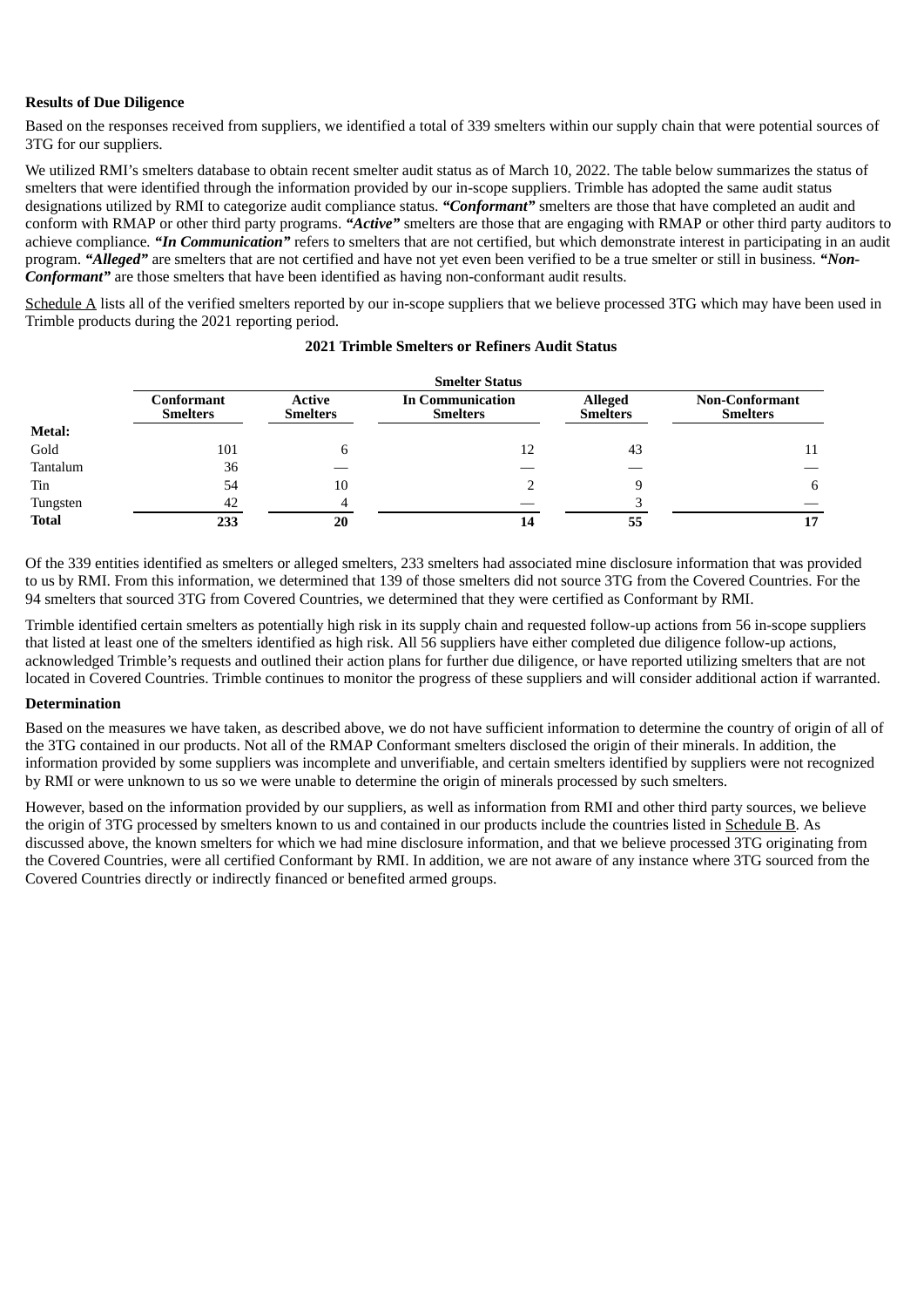## **Future Due Diligence Measures**

We intend to take the following measures in 2022 to further mitigate the risk that conflict minerals in our products could directly or indirectly finance or benefit armed groups in the Covered Countries:

- Continue to maintain a high response rate from suppliers and increase the quality of supplier responses, where needed, by working with our suppliers on the completion of their CMRTs.
- Encourage suppliers to adopt best practices for the responsible sourcing of materials, and to direct all smelters in their supply chains to participate in the RMAP or similar third-party audit program.
- Monitor the progress of suppliers with high risk smelters identified within their supply chains.
- Continue to direct our suppliers to Trimble's Conflict Minerals Policy and Supplier Requirements for the Sourcing of Conflict Minerals to ensure that suppliers appropriately assess their supply chains, in keeping with the principles of responsible sourcing and corporate social responsibility underlying Trimble's Conflict Minerals Program.
- Review our supplier risk mitigation process to assess remedial and corrective actions that we may take to address situations where suppliers are unresponsive, provide incomplete information or continue to source from unknown smelters.
- Continue monitoring our supply chain activities, keep current with changes or updates in relevant laws and guidance, and update our related policies and procedures as appropriate.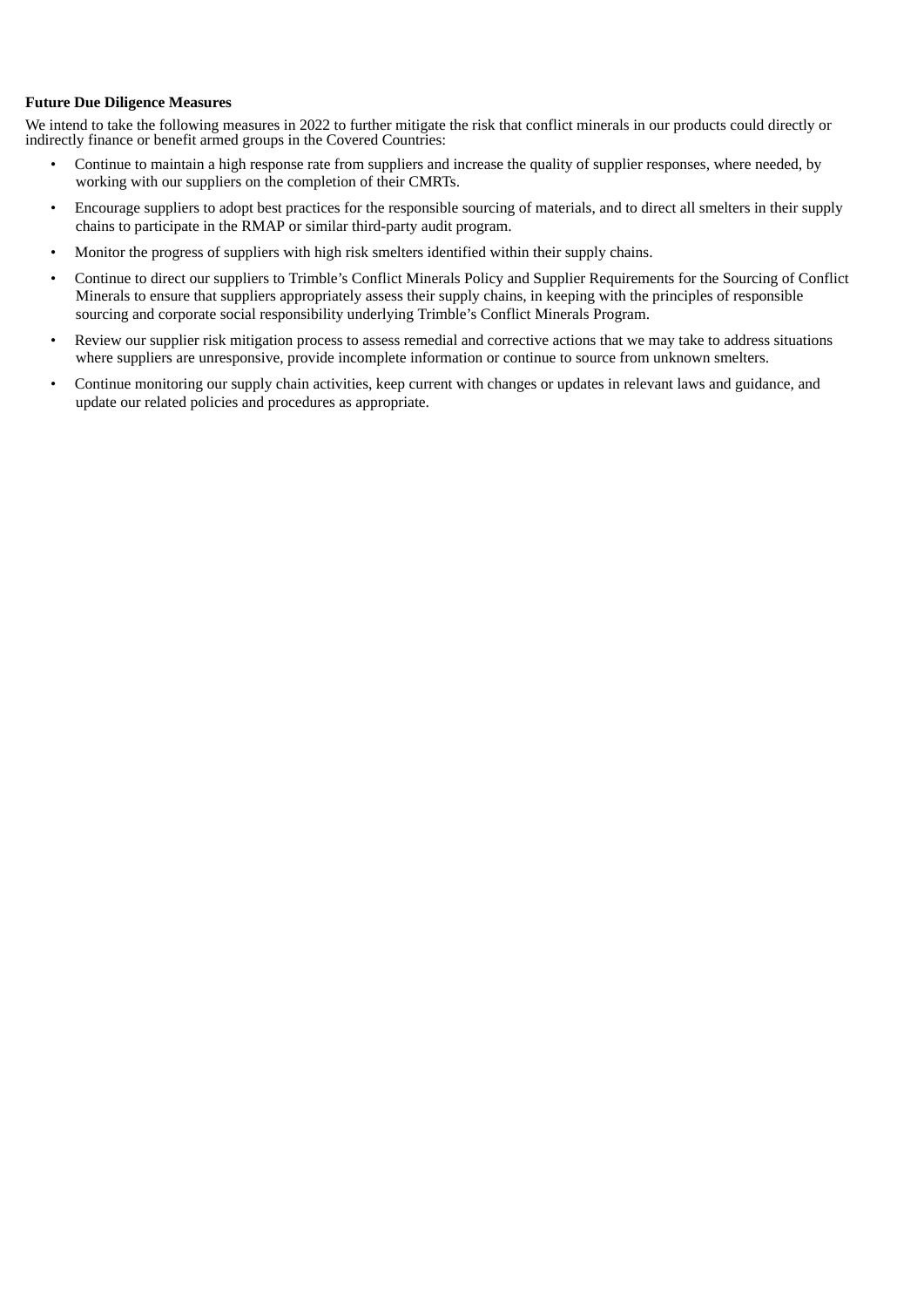# **Schedule A Verified Smelters and Refiners**

| <b>Metal</b> | <b>Smelter Name</b>                                             | Country                         |
|--------------|-----------------------------------------------------------------|---------------------------------|
| Gold         | <b>Advanced Chemical Company</b>                                | <b>United States Of America</b> |
| Gold         | Aida Chemical Industries Co., Ltd.                              | Japan                           |
| Gold         | Allgemeine Gold-und Silberscheideanstalt A.G.                   | Germany                         |
| Gold         | Almalyk Mining and Metallurgical Complex (AMMC)                 | Uzbekistan                      |
| Gold         | AngloGold Ashanti Corrego do Sitio Mineracao                    | <b>Brazil</b>                   |
| Gold         | Argor-Heraeus S.A.                                              | Switzerland                     |
| Gold         | Asahi Pretec Corp.                                              | Japan                           |
| Gold         | Asaka Riken Co., Ltd.                                           | Japan                           |
| Gold         | Aurubis AG                                                      | Germany                         |
| Gold         | Bangko Sentral ng Pilipinas (Central Bank of the Philippines)   | Philippines                     |
| Gold         | <b>Boliden AB</b>                                               | Sweden                          |
| Gold         | C. Hafner GmbH + Co. KG                                         | Germany                         |
| Gold         | CCR Refinery - Glencore Canada Corporation                      | Canada                          |
| Gold         | Cendres + Metaux S.A.                                           | Switzerland                     |
| Gold         | Chimet S.p.A.                                                   | Italy                           |
| Gold         | Chugai Mining                                                   | Japan                           |
| Gold         | Daye Non-Ferrous Metals Mining Ltd.                             | China                           |
| Gold         | DSC (Do Sung Corporation)                                       | Korea, Republic Of              |
| Gold         | DODUCO Contacts and Refining GmbH                               | Germany                         |
| Gold         | Dowa                                                            | Japan                           |
| Gold         | Eco-System Recycling Co., Ltd. East Plant                       | Japan                           |
| Gold         | <b>OJSC Novosibirsk Refinery</b>                                | <b>Russian Federation</b>       |
| Gold         | LT Metal Ltd.                                                   | Korea, Republic Of              |
| Gold         | Heimerle + Meule GmbH                                           | Germany                         |
| Gold         | Heraeus Metals Hong Kong Ltd.                                   | China                           |
| Gold         | Heraeus Precious Metals GmbH & Co. KG                           | Germany                         |
| Gold         | HwaSeong CJ CO., LTD.                                           | Korea, Republic Of              |
| Gold         | Inner Mongolia Qiankun Gold and Silver Refinery Share Co., Ltd. | China                           |
| Gold         | Ishifuku Metal Industry Co., Ltd.                               | Japan                           |
| Gold         | <b>Istanbul Gold Refinery</b>                                   | Turkey                          |
| Gold         | Japan Mint                                                      | Japan                           |
| Gold         | Jiangxi Copper Co., Ltd.                                        | China                           |
| Gold         | Asahi Refining USA Inc.                                         | <b>United States Of America</b> |
| Gold         | Asahi Refining Canada Ltd.                                      | Canada                          |
| Gold         | <b>JSC Ekaterinburg Non-Ferrous Metal Processing Plant</b>      | <b>Russian Federation</b>       |
| Gold         | <b>JSC</b> Uralelectromed                                       | <b>Russian Federation</b>       |
| Gold         | JX Nippon Mining & Metals Co., Ltd.                             | Japan                           |
| Gold         | Kazakhmys Smelting LLC                                          | Kazakhstan                      |
| Gold         | Kazzinc                                                         | Kazakhstan                      |
| Gold         | Kennecott Utah Copper LLC                                       | <b>United States Of America</b> |
| Gold         | Kojima Chemicals Co., Ltd.                                      | Japan                           |
| Gold         | Kyrgyzaltyn JSC                                                 | Kyrgyzstan                      |
| Gold         | L'azurde Company For Jewelry                                    | Saudi Arabia                    |
| Gold         | LS-NIKKO Copper Inc.                                            | Korea, Republic Of              |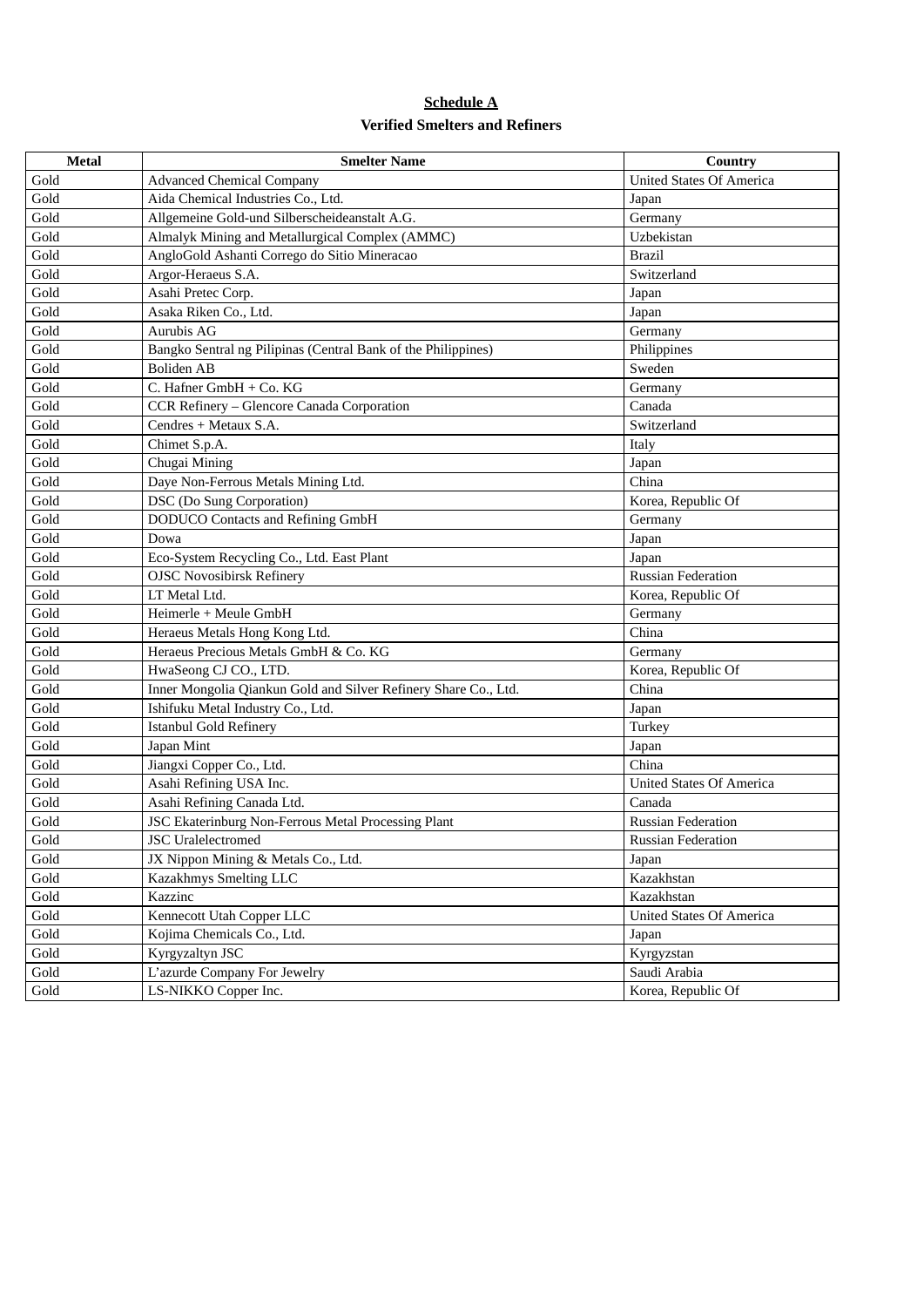| Gold                  | Materion                                                                    | <b>United States Of America</b> |
|-----------------------|-----------------------------------------------------------------------------|---------------------------------|
| $\operatorname{Gold}$ | Matsuda Sangyo Co., Ltd.                                                    | Japan                           |
| Gold                  | Metalor Technologies (Suzhou) Ltd.                                          | China                           |
| Gold                  | Metalor Technologies (Hong Kong) Ltd.                                       | China                           |
| Gold                  | Metalor Technologies (Singapore) Pte., Ltd.                                 | Singapore                       |
| Gold                  | Metalor Technologies S.A.                                                   | Switzerland                     |
| Gold                  | <b>Metalor USA Refining Corporation</b>                                     | <b>United States Of America</b> |
| Gold                  | Metalurgica Met-Mex Penoles S.A. De C.V.                                    | Mexico                          |
| Gold                  | Mitsubishi Materials Corporation                                            | Japan                           |
| Gold                  | Mitsui Mining and Smelting Co., Ltd.                                        | Japan                           |
| Gold                  | Moscow Special Alloys Processing Plant                                      | <b>Russian Federation</b>       |
| Gold                  | Nadir Metal Rafineri San. Ve Tic. A.S.                                      | Turkey                          |
| Gold                  | Navoi Mining and Metallurgical Combinat                                     | Uzbekistan                      |
| Gold                  | Nihon Material Co., Ltd.                                                    | Japan                           |
| Gold                  | Ohura Precious Metal Industry Co., Ltd.                                     | Japan                           |
| Gold                  | OJSC "The Gulidov Krasnoyarsk Non-Ferrous Metals Plant" (OJSC Krastsvetmet) | <b>Russian Federation</b>       |
| Gold                  | PAMP S.A.                                                                   | Switzerland                     |
| Gold                  | Prioksky Plant of Non-Ferrous Metals                                        | <b>Russian Federation</b>       |
| Gold                  | PT Aneka Tambang (Persero) Tbk                                              | Indonesia                       |
| Gold                  | PX Precinox S.A.                                                            | Switzerland                     |
| Gold                  | Rand Refinery (Pty) Ltd.                                                    | South Africa                    |
| Gold                  | Royal Canadian Mint                                                         | Canada                          |
| Gold                  | Sabin Metal Corp.                                                           | <b>United States Of America</b> |
| Gold                  | <b>Samduck Precious Metals</b>                                              | Korea, Republic Of              |
| Gold                  | Samwon Metals Corp.                                                         | Korea, Republic Of              |
| Gold                  | SEMPSA Joyeria Plateria S.A.                                                | Spain                           |
| Gold                  | Shandong Zhaojin Gold & Silver Refinery Co., Ltd.                           | China                           |
| Gold                  | Sichuan Tianze Precious Metals Co., Ltd.                                    | China                           |
| Gold                  | SOE Shyolkovsky Factory of Secondary Precious Metals                        | <b>Russian Federation</b>       |
| Gold                  | Solar Applied Materials Technology Corp.                                    | Taiwan, Province Of China       |
| Gold                  | Sumitomo Metal Mining Co., Ltd.                                             | Japan                           |
| Gold                  | Tanaka Kikinzoku Kogyo K.K.                                                 | Japan                           |
| Gold                  | The Refinery of Shandong Gold Mining Co., Ltd.                              | China                           |
| Gold                  | Tokuriki Honten Co., Ltd.                                                   | Japan                           |
| Gold                  | Torecom                                                                     | Korea, Republic Of              |
| Gold                  | Umicore S.A. Business Unit Precious Metals Refining                         | Belgium                         |
| Gold                  | United Precious Metal Refining, Inc.                                        | <b>United States Of America</b> |
| $\operatorname{Gold}$ | Valcambi S.A.                                                               | Switzerland                     |
| Gold                  | Western Australian Mint (T/a The Perth Mint)                                | Australia                       |
| $\operatorname{Gold}$ | Yamakin Co., Ltd.                                                           | Japan                           |
| $\operatorname{Gold}$ | Yokohama Metal Co., Ltd.                                                    | Japan                           |
| $\operatorname{Gold}$ | Zhongyuan Gold Smelter of Zhongjin Gold Corporation                         | China                           |
| $\operatorname{Gold}$ | Gold Refinery of Zijin Mining Group Co., Ltd.                               | China                           |
| Gold                  | Morris and Watson                                                           | New Zealand                     |
| Gold                  | SAFINA A.S.                                                                 | Czechia                         |
| Gold                  | <b>Umicore Precious Metals Thailand</b>                                     | Thailand                        |
| Gold                  | <b>Geib Refining Corporation</b>                                            | <b>United States Of America</b> |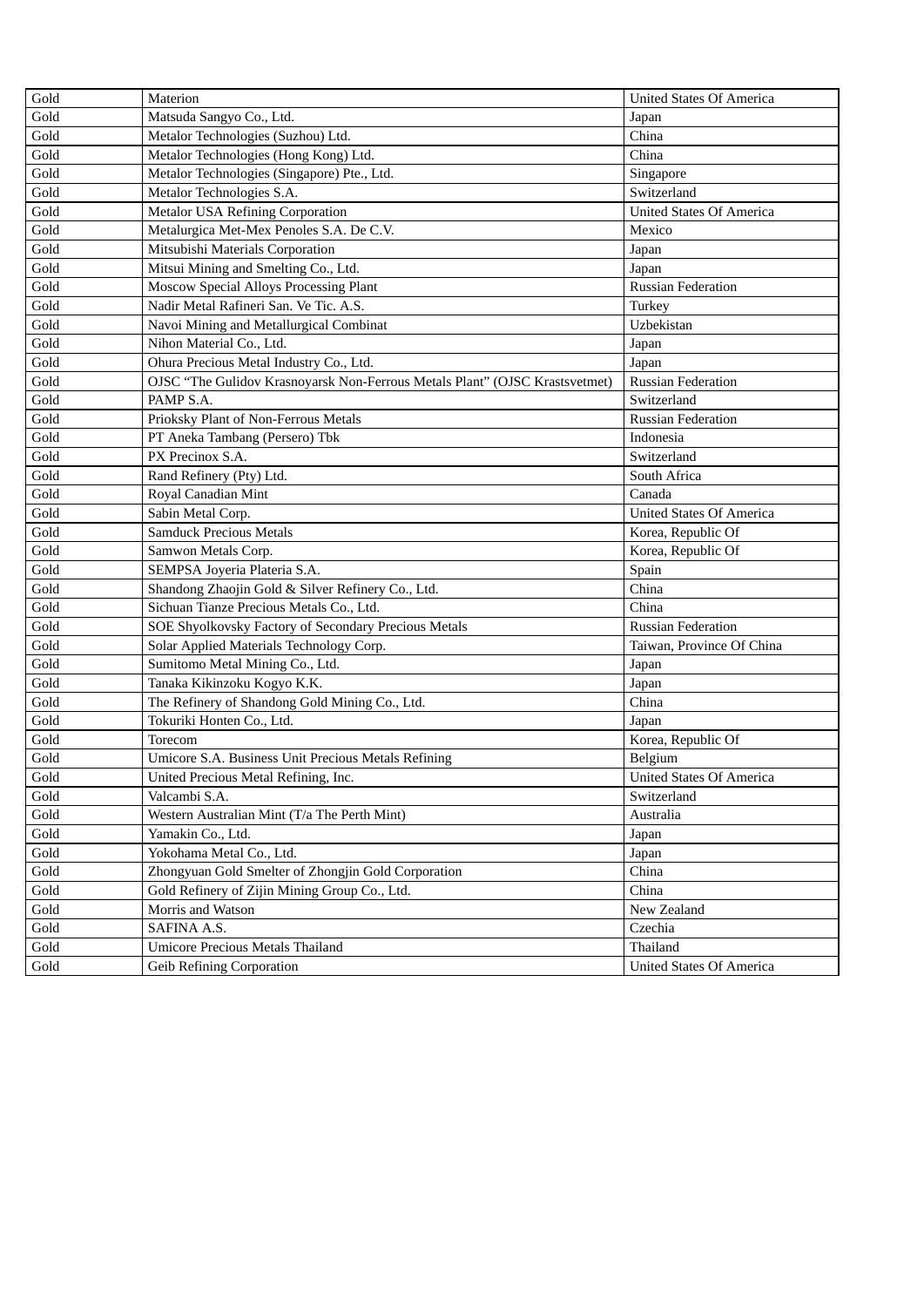| Gold | MMTC-PAMP India Pvt., Ltd.                                  | India                           |
|------|-------------------------------------------------------------|---------------------------------|
| Gold | KGHM Polska Miedz Spolka Akcyjna                            | Poland                          |
| Gold | Fidelity Printers and Refiners Ltd.                         | Zimbabwe                        |
| Gold | Singway Technology Co., Ltd.                                | Taiwan, Province Of China       |
| Gold | Al Etihad Gold Refinery DMCC                                | <b>United Arab Emirates</b>     |
| Gold | Emirates Gold DMCC                                          | <b>United Arab Emirates</b>     |
| Gold | <b>International Precious Metal Refiners</b>                | <b>United Arab Emirates</b>     |
| Gold | Kaloti Precious Metals                                      | <b>United Arab Emirates</b>     |
| Gold | T.C.A S.p.A                                                 | Italy                           |
| Gold | REMONDIS PMR B.V.                                           | Netherlands                     |
| Gold | <b>Industrial Refining Company</b>                          | Belgium                         |
| Gold | Korea Zinc Co., Ltd.                                        | Korea, Republic Of              |
| Gold | <b>Marsam Metals</b>                                        | <b>Brazil</b>                   |
| Gold | TOO Tau-Ken-Altyn                                           | Kazakhstan                      |
| Gold | Abington Reldan Metals, LLC                                 | <b>United States Of America</b> |
| Gold | <b>SAAMP</b>                                                | France                          |
| Gold | L'Orfebre S.A.                                              | Andorra                         |
| Gold | 8853 S.p.A.                                                 | Italy                           |
| Gold | Italpreziosi                                                | Italy                           |
| Gold | <b>SAXONIA Edelmetalle GmbH</b>                             | Germany                         |
| Gold | WIELAND Edelmetalle GmbH                                    | Germany                         |
| Gold | Ogussa Osterreichische Gold- und Silber-Scheideanstalt GmbH | Austria                         |
| Gold | <b>AU Traders and Refiners</b>                              | South Africa                    |
| Gold | GCC Gujrat Gold Centre Pvt. Ltd.                            | India                           |
| Gold | Modeltech Sdn Bhd                                           | Malaysia                        |
| Gold | <b>Bangalore Refinery</b>                                   | India                           |
| Gold | Pease & Curren                                              | <b>United States Of America</b> |
| Gold | SungEel HiMetal Co., Ltd.                                   | Korea, Republic Of              |
| Gold | Planta Recuperadora de Metales SpA                          | Chile                           |
| Gold | Safimet S.p.A                                               | Italy                           |
| Gold | NH Recytech Company                                         | Korea, Republic Of              |
| Gold | Eco-System Recycling Co., Ltd. North Plant                  | Japan                           |
| Gold | Eco-System Recycling Co., Ltd. West Plant                   | Japan                           |
| Gold | Metal Concentrators SA (Pty) Ltd.                           | South Africa                    |
| Gold | C.I Metales Procesados Industriales SAS                     | Colombia                        |
| Gold | <b>Augmont Enterprises Private Limited</b>                  | India                           |
| Gold | Kundan Care Products Ltd.                                   | India                           |
| Gold | Emerald Jewel Industry India Limited (Unit 1)               | India                           |
| Gold | Emerald Jewel Industry India Limited (Unit 2)               | India                           |
| Gold | Emerald Jewel Industry India Limited (Unit 3)               | India                           |
| Gold | Emerald Jewel Industry India Limited (Unit 4)               | India                           |
| Gold | <b>Alexy Metals</b>                                         | <b>United States Of America</b> |
| Gold | Sancus ZFS (L'Orfebre, SA)                                  | Colombia                        |
| Gold | Sellem Industries Ltd.                                      | Mauritania                      |
| Gold | <b>MD</b> Overseas                                          | India                           |
| Gold | Metallix Refining Inc.                                      | <b>United States Of America</b> |
| Gold | WEEEREFINING                                                | France                          |
| Gold | <b>Value Trading</b>                                        | Belgium                         |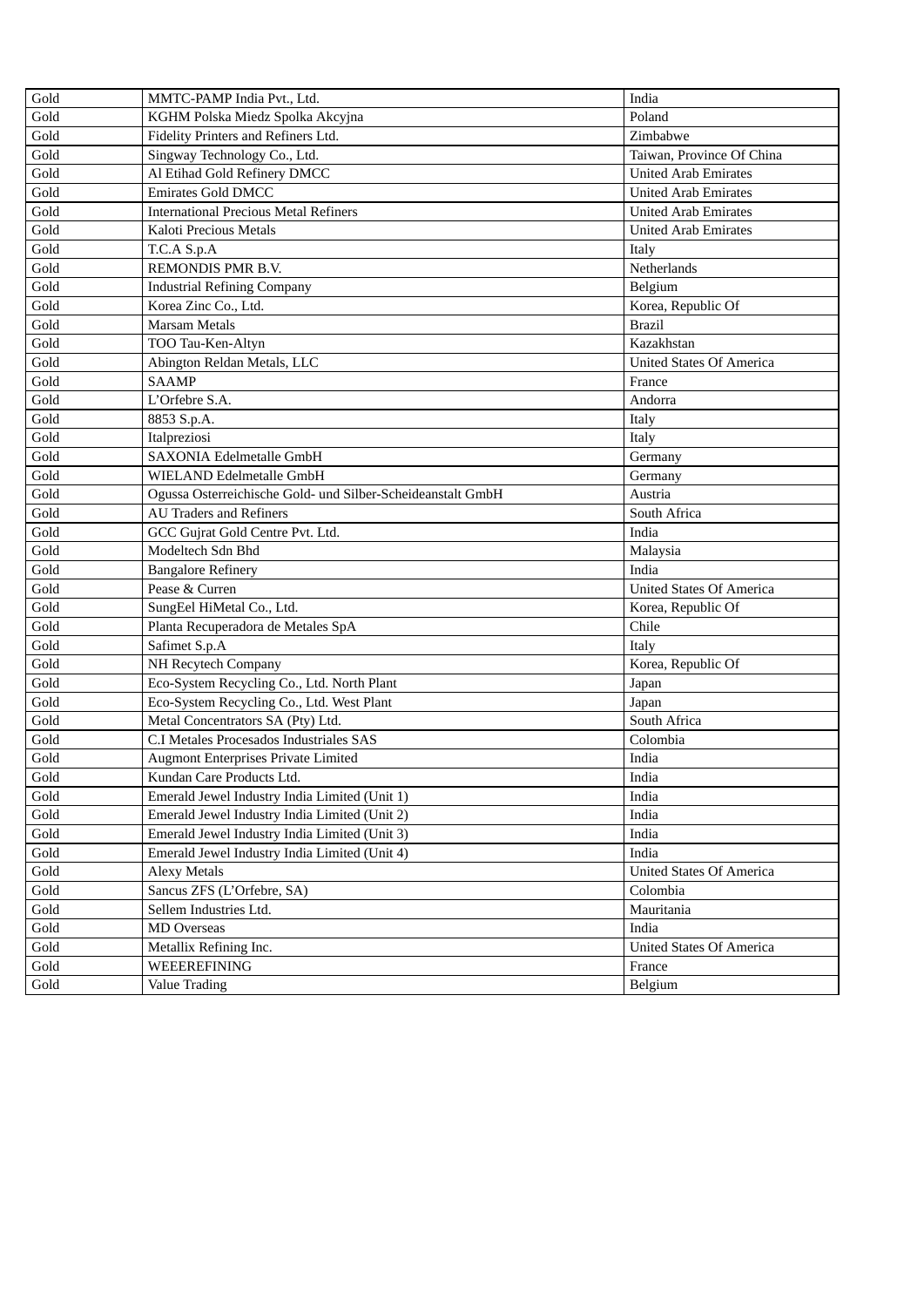| Tantalum     | Changsha South Tantalum Niobium Co., Ltd.         | China                           |
|--------------|---------------------------------------------------|---------------------------------|
| Tantalum     | Exotech Inc.                                      | <b>United States Of America</b> |
| Tantalum     | F&X Electro-Materials Ltd.                        | China                           |
| Tantalum     | Guangdong Zhiyuan New Material Co., Ltd.          | China                           |
| Tantalum     | JiuJiang JinXin Nonferrous Metals Co., Ltd.       | China                           |
| Tantalum     | Jiujiang Tanbre Co., Ltd.                         | China                           |
| Tantalum     | LSM Brasil S.A.                                   | <b>Brazil</b>                   |
| Tantalum     | Metallurgical Products India Pvt., Ltd.           | India                           |
| Tantalum     | Mineracao Taboca S.A.                             | <b>Brazil</b>                   |
| Tantalum     | Mitsui Mining and Smelting Co., Ltd.              | Japan                           |
| Tantalum     | <b>NPM Silmet AS</b>                              | Estonia                         |
| Tantalum     | Ningxia Orient Tantalum Industry Co., Ltd.        | China                           |
| Tantalum     | QuantumClean                                      | <b>United States Of America</b> |
| Tantalum     | Yanling Jincheng Tantalum & Niobium Co., Ltd.     | China                           |
| Tantalum     | Solikamsk Magnesium Works OAO                     | <b>Russian Federation</b>       |
| Tantalum     | Taki Chemical Co., Ltd.                           | Japan                           |
| Tantalum     | <b>Telex Metals</b>                               | <b>United States Of America</b> |
| Tantalum     | Ulba Metallurgical Plant JSC                      | Kazakhstan                      |
| Tantalum     | Hengyang King Xing Lifeng New Materials Co., Ltd. | China                           |
| Tantalum     | D Block Metals, LLC                               | <b>United States Of America</b> |
| Tantalum     | FIR Metals & Resource Ltd.                        | China                           |
| Tantalum     | Jiujiang Zhongao Tantalum & Niobium Co., Ltd.     | China                           |
| Tantalum     | XinXing HaoRong Electronic Material Co., Ltd.     | China                           |
| Tantalum     | Jiangxi Dinghai Tantalum & Niobium Co., Ltd.      | China                           |
| Tantalum     | <b>KEMET Blue Metals</b>                          | Mexico                          |
| Tantalum     | H.C. Starck Co., Ltd.                             | Thailand                        |
| Tantalum     | H.C. Starck Tantalum and Niobium GmbH             | Germany                         |
| Tantalum     | H.C. Starck Hermsdorf GmbH                        | Germany                         |
| Tantalum     | H.C. Starck Inc.                                  | <b>United States Of America</b> |
| Tantalum     | H.C. Starck Ltd.                                  | Japan                           |
| Tantalum     | H.C. Starck Smelting GmbH & Co. KG                | Germany                         |
| Tantalum     | Global Advanced Metals Boyertown                  | <b>United States Of America</b> |
| Tantalum     | Global Advanced Metals Aizu                       | Japan                           |
| Tantalum     | Resind Industria e Comercio Ltda.                 | <b>Brazil</b>                   |
| Tantalum     | Jiangxi Tuohong New Raw Material                  | China                           |
| Tantalum     | Yancheng Jinye New Material Technology Co., Ltd.  | China                           |
| Tin          | Chenzhou Yunxiang Mining and Metallurgy Co., Ltd. | China                           |
| Tin          | Alpha                                             | <b>United States Of America</b> |
| Tin          | PT Aries Kencana Sejahtera                        | Indonesia                       |
| $\rm \, Tin$ | Dowa                                              | Japan                           |
| $\rm \, Tin$ | <b>EM Vinto</b>                                   | <b>Bolivia</b>                  |
| $\rm \, Tin$ | Estanho de Rondonia S.A.                          | <b>Brazil</b>                   |
| $\rm \, Tin$ | <b>Fenix Metals</b>                               | Poland                          |
| $\rm \, Tin$ | Gejiu Non-Ferrous Metal Processing Co., Ltd.      | China                           |
| Tin          | Gejiu Zili Mining And Metallurgy Co., Ltd.        | China                           |
| Tin          | Gejiu Kai Meng Industry and Trade LLC             | China                           |
| $\rm \, Tin$ | China Tin Group Co., Ltd.                         | China                           |
| Tin          | Malaysia Smelting Corporation (MSC)               | Malaysia                        |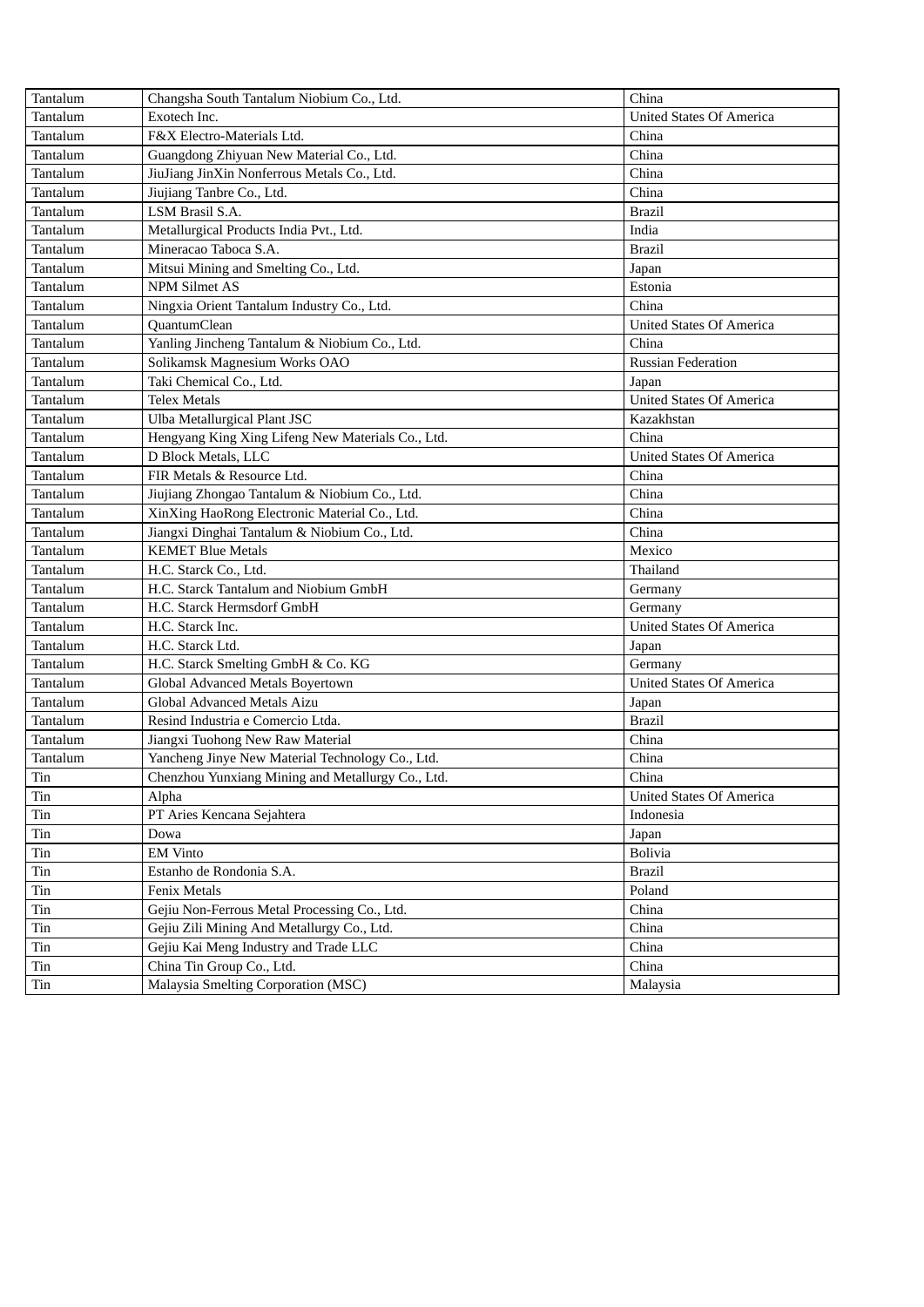| Tin | Metallic Resources, Inc.                                                                 | <b>United States Of America</b> |
|-----|------------------------------------------------------------------------------------------|---------------------------------|
| Tin | Mineracao Taboca S.A.                                                                    | <b>Brazil</b>                   |
| Tin | Minsur                                                                                   | Peru                            |
| Tin | Mitsubishi Materials Corporation                                                         | Japan                           |
| Tin | Jiangxi New Nanshan Technology Ltd.                                                      | China                           |
| Tin | O.M. Manufacturing (Thailand) Co., Ltd.                                                  | Thailand                        |
| Tin | Operaciones Metalurgicas S.A.                                                            | <b>Bolivia</b>                  |
| Tin | PT Artha Cipta Langgeng                                                                  | Indonesia                       |
| Tin | PT Babel Inti Perkasa                                                                    | Indonesia                       |
| Tin | PT Babel Surya Alam Lestari                                                              | Indonesia                       |
| Tin | PT Bukit Timah                                                                           | Indonesia                       |
| Tin | PT Mitra Stania Prima                                                                    | Indonesia                       |
| Tin | PT Prima Timah Utama                                                                     | Indonesia                       |
| Tin | PT Refined Bangka Tin                                                                    | Indonesia                       |
| Tin | PT Sariwiguna Binasentosa                                                                | Indonesia                       |
| Tin | PT Stanindo Inti Perkasa                                                                 | Indonesia                       |
| Tin | PT Timah Tbk Kundur                                                                      | Indonesia                       |
| Tin | PT Timah Tbk Mentok                                                                      | Indonesia                       |
| Tin | PT Tinindo Inter Nusa                                                                    | Indonesia                       |
| Tin | PT Tommy Utama                                                                           | Indonesia                       |
| Tin | Rui Da Hung                                                                              | Taiwan, Province Of China       |
| Tin | Soft Metais Ltda.                                                                        | <b>Brazil</b>                   |
| Tin | Thaisarco                                                                                | Thailand                        |
| Tin | Gejiu Yunxin Nonferrous Electrolysis Co., Ltd.                                           | China                           |
| Tin | White Solder Metalurgia e Mineracao Ltda.                                                | <b>Brazil</b>                   |
| Tin | Yunnan Chengfeng Non-ferrous Metals Co., Ltd.                                            | China                           |
| Tin | Yunnan Tin Company Limited                                                               | China                           |
| Tin | CV Venus Inti Perkasa                                                                    | Indonesia                       |
| Tin | Magnu's Minerais Metais e Ligas Ltda.                                                    | <b>Brazil</b>                   |
| Tin | Melt Metais e Ligas S.A.                                                                 | <b>Brazil</b>                   |
| Tin | PT ATD Makmur Mandiri Jaya                                                               | Indonesia                       |
| Tin | O.M. Manufacturing Philippines, Inc.                                                     | Philippines                     |
| Tin | Electro-Mechanical Facility of the Cao Bang Minerals & Metallurgy Joint Stock<br>Company | Viet Nam                        |
| Tin | PT Cipta Persada Mulia                                                                   | Indonesia                       |
| Tin | Resind Industria e Comercio Ltda.                                                        | <b>Brazil</b>                   |
| Tin | Super Ligas                                                                              | <b>Brazil</b>                   |
| Tin | Metallo Belgium N.V.                                                                     | Belgium                         |
| Tin | Metallo Spain S.L.U.                                                                     | Spain                           |
| Tin | PT Sukses Inti Makmur                                                                    | Indonesia                       |
| Tin | Thai Nguyen Mining and Metallurgy Co., Ltd.                                              | Viet Nam                        |
| Tin | PT Menara Cipta Mulia                                                                    | Indonesia                       |
| Tin | HuiChang Hill Tin Industry Co., Ltd.                                                     | China                           |
| Tin | Modeltech Sdn Bhd                                                                        | Malaysia                        |
| Tin | Guangdong Hanhe Non-Ferrous Metal Co., Ltd.                                              | China                           |
| Tin | Chifeng Dajingzi Tin Industry Co., Ltd.                                                  | China                           |
| Tin | PT Bangka Serumpun                                                                       | Indonesia                       |
| Tin | Tin Technology & Refining                                                                | <b>United States Of America</b> |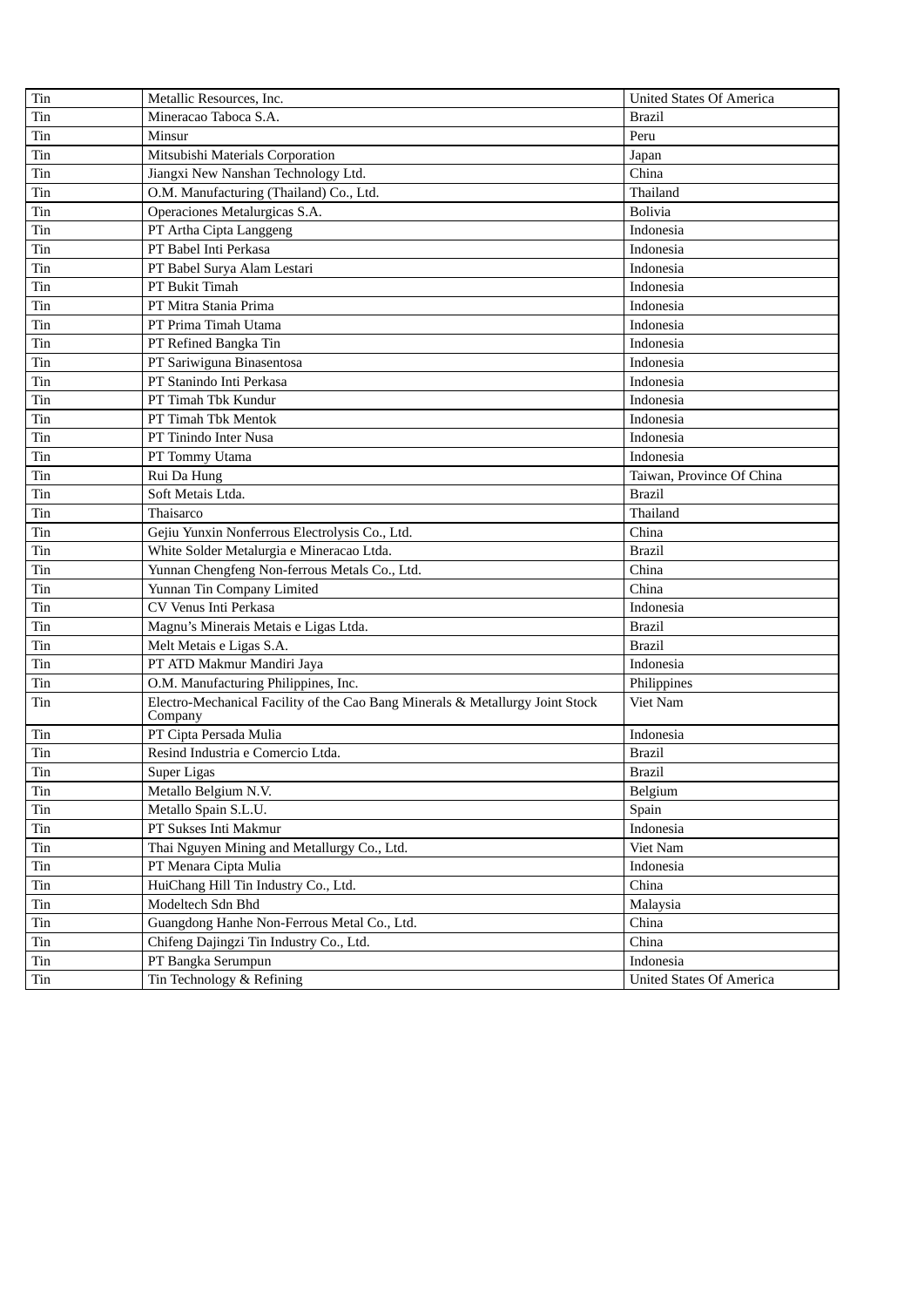| Tin      | Dongguan CiEXPO Environmental Engineering Co., Ltd.                             | China                           |
|----------|---------------------------------------------------------------------------------|---------------------------------|
| Tin      | Ma'anshan Weitai Tin Co., Ltd.                                                  | China                           |
| Tin      | PT Rajawali Rimba Perkasa                                                       | Indonesia                       |
| Tin      | Luna Smelter, Ltd.                                                              | Rwanda                          |
| Tin      | Yunnan Yunfan Non-ferrous Metals Co., Ltd.                                      | China                           |
| Tin      | Precious Minerals and Smelting Limited                                          | India                           |
| Tin      | Fabrica Auricchio Industria e Comercio Ltda.                                    | <b>Brazil</b>                   |
| Tin      | Novosibirsk Processing Plant Ltd.                                               | <b>Russian Federation</b>       |
| Tin      | PT Mitra Sukses Globalindo                                                      | Indonesia                       |
| Tin      | PT Timah Nusantara                                                              | Indonesia                       |
| Tin      | CRM Fundicao De Metais E Comercio De Equipamentos Eletronicos Do Brasil<br>Ltda | <b>Brazil</b>                   |
| Tin      | <b>CRM</b> Synergies                                                            | Spain                           |
| Tin      | PT Masbro Alam Stania                                                           | Indonesia                       |
| Tin      | Estanho de Rondonia S.A.                                                        | <b>Brazil</b>                   |
| Tin      | <b>CRM</b> Synergies                                                            | Spain                           |
| Tungsten | A.L.M.T. Corp.                                                                  | Japan                           |
| Tungsten | Kennametal Huntsville                                                           | <b>United States Of America</b> |
| Tungsten | Guangdong Xianglu Tungsten Co., Ltd.                                            | China                           |
| Tungsten | Chongyi Zhangyuan Tungsten Co., Ltd.                                            | China                           |
| Tungsten | Global Tungsten & Powders Corp.                                                 | <b>United States Of America</b> |
| Tungsten | Hunan Chenzhou Mining Co., Ltd.                                                 | China                           |
| Tungsten | Hunan Chunchang Nonferrous Metals Co., Ltd.                                     | China                           |
| Tungsten | Japan New Metals Co., Ltd.                                                      | Japan                           |
| Tungsten | Ganzhou Huaxing Tungsten Products Co., Ltd.                                     | China                           |
| Tungsten | Kennametal Fallon                                                               | <b>United States Of America</b> |
| Tungsten | Wolfram Bergbau und Hutten AG                                                   | Austria                         |
| Tungsten | Xiamen Tungsten Co., Ltd.                                                       | China                           |
| Tungsten | Jiangxi Minmetals Gao'an Non-ferrous Metals Co., Ltd.                           | China                           |
| Tungsten | Ganzhou Jiangwu Ferrotungsten Co., Ltd.                                         | China                           |
| Tungsten | Jiangxi Yaosheng Tungsten Co., Ltd.                                             | China                           |
| Tungsten | Jiangxi Xinsheng Tungsten Industry Co., Ltd.                                    | China                           |
| Tungsten | Jiangxi Tonggu Non-ferrous Metallurgical & Chemical Co., Ltd.                   | China                           |
| Tungsten | Malipo Haiyu Tungsten Co., Ltd.                                                 | China                           |
| Tungsten | Xiamen Tungsten (H.C.) Co., Ltd.                                                | China                           |
| Tungsten | Jiangxi Gan Bei Tungsten Co., Ltd.                                              | China                           |
| Tungsten | Ganzhou Seadragon W & Mo Co., Ltd.                                              | China                           |
| Tungsten | Asia Tungsten Products Vietnam Ltd.                                             | Viet Nam                        |
| Tungsten | Chenzhou Diamond Tungsten Products Co., Ltd.                                    | China                           |
| Tungsten | H.C. Starck Tungsten GmbH                                                       | Germany                         |
| Tungsten | H.C. Starck Smelting GmbH & Co. KG                                              | Germany                         |
| Tungsten | Masan Tungsten Chemical LLC (MTC)                                               | Viet Nam                        |
| Tungsten | H.C. Starck Smelting GmbH & Co. KG                                              | Germany                         |
| Tungsten | Jiangwu H.C. Starck Tungsten Products Co., Ltd.                                 | China                           |
| Tungsten | Niagara Refining LLC                                                            | <b>United States Of America</b> |
| Tungsten | China Molybdenum Co., Ltd.                                                      | China                           |
| Tungsten | Ganzhou Haichuang Tungsten Co., Ltd.                                            | China                           |
| Tungsten | Hydrometallurg, JSC                                                             | <b>Russian Federation</b>       |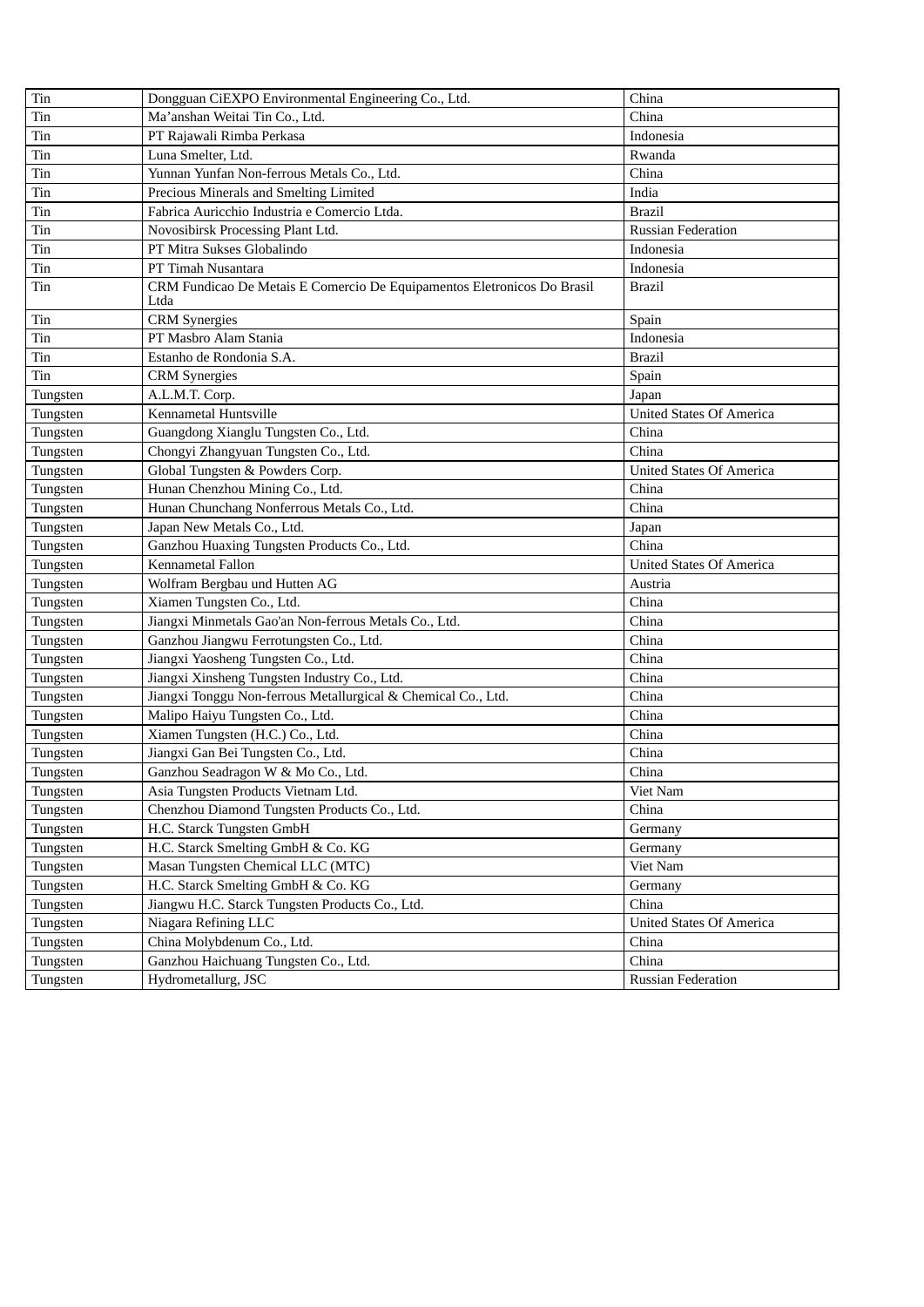| Tungsten | Unecha Refractory metals plant                              | <b>Russian Federation</b> |
|----------|-------------------------------------------------------------|---------------------------|
| Tungsten | Philippine Chuangxin Industrial Co., Inc.                   | Philippines               |
| Tungsten | Xinfeng Huarui Tungsten & Molybdenum New Material Co., Ltd. | China                     |
| Tungsten | <b>ACL Metais Eireli</b>                                    | <b>Brazil</b>             |
| Tungsten | Moliren Ltd.                                                | <b>Russian Federation</b> |
| Tungsten | KGETS Co., Ltd.                                             | Korea, Republic Of        |
| Tungsten | Fujian Ganmin RareMetal Co., Ltd.                           | China                     |
| Tungsten | Lianyou Metals Co., Ltd.                                    | Taiwan, Province Of China |
| Tungsten | JSC "Kirovgrad Hard Alloys Plant"                           | <b>Russian Federation</b> |
| Tungsten | Albasteel Industria e Comercio de Ligas Para Fundicao Ltd.  | <b>Brazil</b>             |
| Tungsten | NPP Tyazhmetprom LLC                                        | <b>Russian Federation</b> |
| Tungsten | GEM Co., Ltd.                                               | China                     |
| Tungsten | Cronimet Brasil Ltda                                        | <b>Brazil</b>             |
| Tungsten | Fujian Xinlu Tungsten                                       | China                     |
| Tungsten | OOO "Technolom" 2                                           | <b>Russian Federation</b> |
| Tungsten | OOO "Technolom" 1                                           | <b>Russian Federation</b> |
| Tungsten | GEM Co., Ltd.                                               | China                     |